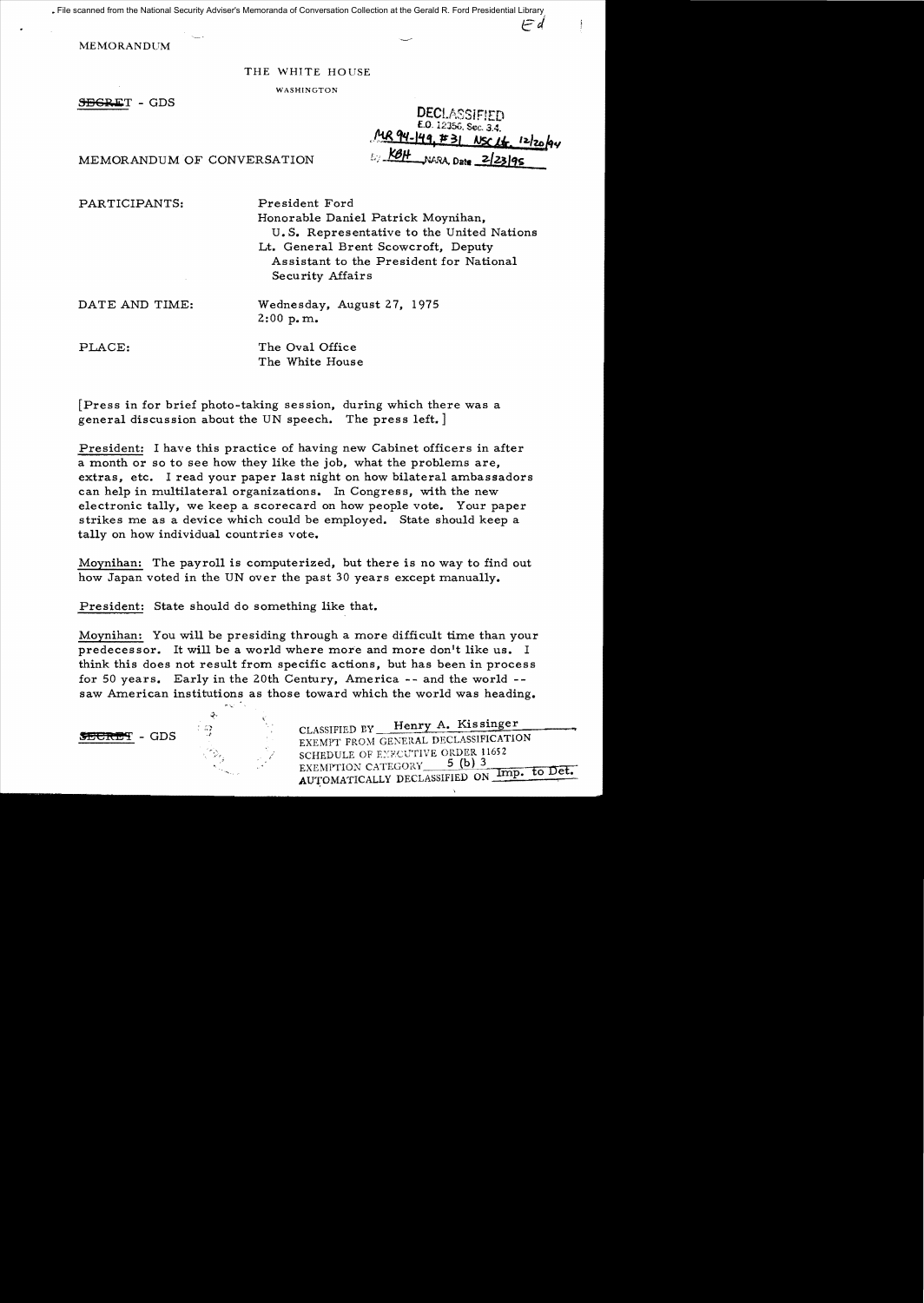## SECRET - GDS 2

This feeling peaked out in 1919, when Wilson had enormous world prestige. At that time came the Soviet Communist government, and it before too long was viewed as the wave of the future. Then, after World War II, there was a third manifestation -- the new socialist tradition of the emerging Third World. This bunch is anti-American, just by nature.

The success of Soviet arms in the world is tending the world against the western democracies. We get beat.

For the last decade and for the next generation, the U. S. will be a beleaguered garrison in international forums. This is a fact. It will have consequences; we will look like losers. We will lose the Korean UN forces vote. The Third World finds it can impose things by bloc voting in multilateral forums.

There is much talk about  $U$ . S. companies influencing and controlling foreign governments. Nonsense! But we will find U. S. companies trying to influence the U. S. government on behalf of foreign governments.

How do nonaligned vote on Law of the Seas, nuclear energy, etc? Most of the votes go against us. How could we do better?

We don't know how to translate multilateral issues into bilateral issues. State is endemically bilaterally oriented. So there are countries which are sworn enemies in multilateral forums and who are still beneficiaries of enormous U. S. favors.

Cuba tries to clobber us on Puerto Rico in the UN. We beat it down in the UN and next day we lift the embargo on Cuba. One hand knows not what the other is doing. What do we do about all this? Maybe for certain countries we should say our multilateral relations are more important than our bilateral ones. We in the Mission made up a list and eliminated those with whom we had substantial trade, investment, etc. That left us with 74 countries. Some of these were important to us for other reasons, leaving a net of 64 -- one-half of the world. In those countries, the multilateral relations are most important.

We must start being harder on the weak than the strong. We must play hard ball.

That is my story.

SEGRET - GDS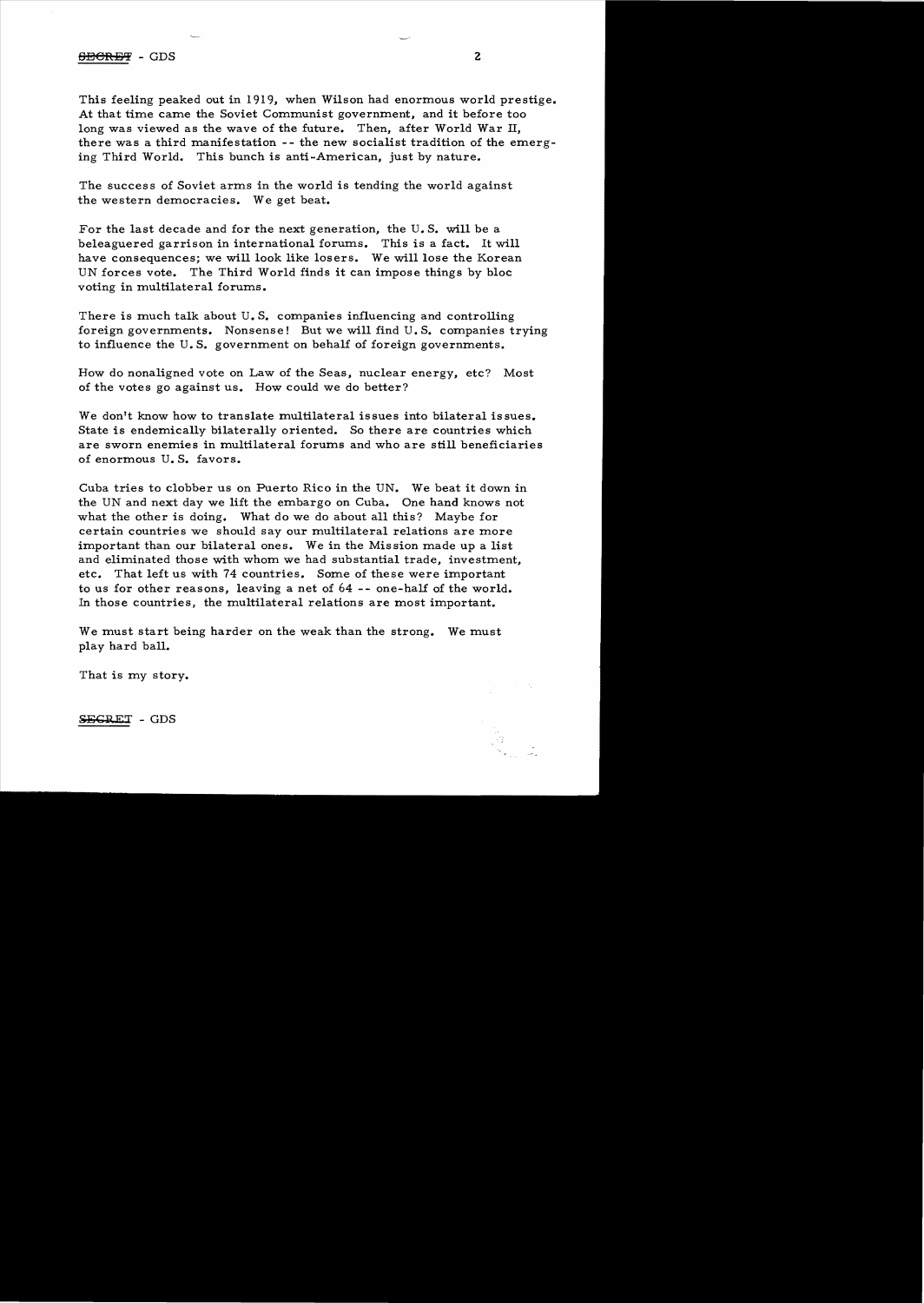## SECRET - GDS

President: How soon can we start?

Moynihan: In a month if you want to.

The Foreign Service is a first- rate bunch. They will do what they are told, but they have never been told.

President: This fits into my philosophy. Kissinger hasn't talked to me about it.

Moynihan: He read my paper just before he left. I am sure he will want to discuss it with you.

President: I am attracted to the idea. [To General Scowcroft]: Make sure I discuss it with Kissinger. I know this system worked in the Congress. I like the idea.

Moynihan: These countries need us. We feed a lot of them.

President: How are your people?

Moynihan: I have first-rate people: for example, Ambassador Sherer, Len Garment. Tap Bennett is great.

President: The Congress?

Moynihan: Fraser and Burke.

President: Burke is an old duck. Fraser is way out, but I think he may be coming round a bit.

Moynihan: There is nothing like exposure to others pissing on your country. It should help him along.

Anything special you are concerned about? That are your special problems?

President: No, but if anything develops, you will hear about them. We will support you.

Moynihan: The only thing I ask is to see you from time to time. Contact with the President is what counts.

President: You can drop in with Kissinger after Cabinet meetings from time to time.

SECRET - GDS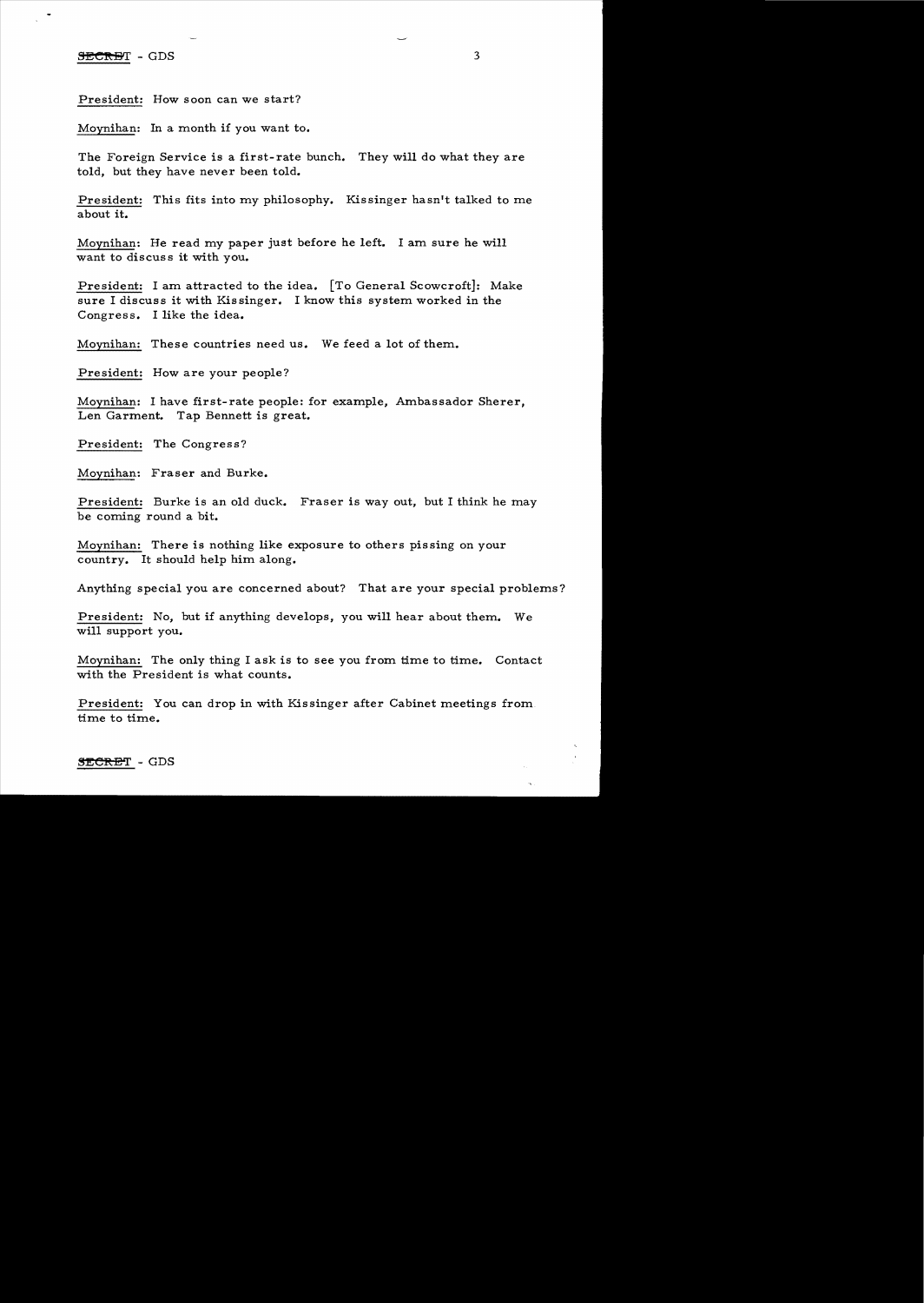Scowerett tile

**MEMORANDUM** 

THE WHITE HOUSE **DECLASSIFIED**<br>WASHINGTON **DECLASSIFIED** E.O. 12356, Sec. 3.4. SECRET - GDS **NR 94-149 # 31 NSC 2tr. 12/20/44** By (OH NARA, Date 2/23/95

MEMORANDUM OF CONVERSATION

PARTICIPANTS: President Ford

Honorable Daniel Patrick Moynihan, U. S. Representative to the United Nations Lt. General Brent Scowcroft, Deputy Assistant to the President for National Security Affairs

DATE AND TIME: Wednesday, August 27, 1975  $2:00$  p.m.

PLACE: The Oval Office The White House

[Press in for brief photo-taking session, during which there was a general discussion about the UN speech. The press left.]

President: I have this practice of having new Cabinet officers in after a month or so to see how they like the job, what the problems are, extras, etc. I read your paper last night on how bilateral ambassadors can help in multilateral organizations. In Congress, with the new electronic tally, we keep a scorecard on how people vote. Your paper strikes me as a device which could be employed. State should keep a tally on how individual countries vote.

Moynihan: The payroll is computerized, but there is no way to find out how Japan voted in the UN over the past 30 years except manually.

President: State should do something like that.

 $\cdot$  ,  $\cdot$  ,  $\cdot$ *r* 

Moynihan: You will be presiding through a more difficult time than your predecessor. It will be a world where more and more don't like us. I think this does not result from specific actions, but has been in process for 50 years. Early in the 20th Century, America  $-$ - and the world  $-$ saw American institutions as those toward which the world was heading.



CLASSIFIED BY Henry A. Kissinger  $\mathbb{F}_{\bullet}$  - GDS  $\circ$   $\mathbb{F}_{\bullet}$  EXEMPT FROM GENERAL DECLASSIFICATION SCHEDULE OF EYECUTIVE ORDER 11652 EXF.:-'fl'TlOX CATEGt..nY 5 (l':b"..1.)~3\_'rrn=:;:;::-~to~D~e"Ft. AUTO;\IATICALLY DECLASSIFIED ON\_.-::..P\_o\_-- " -.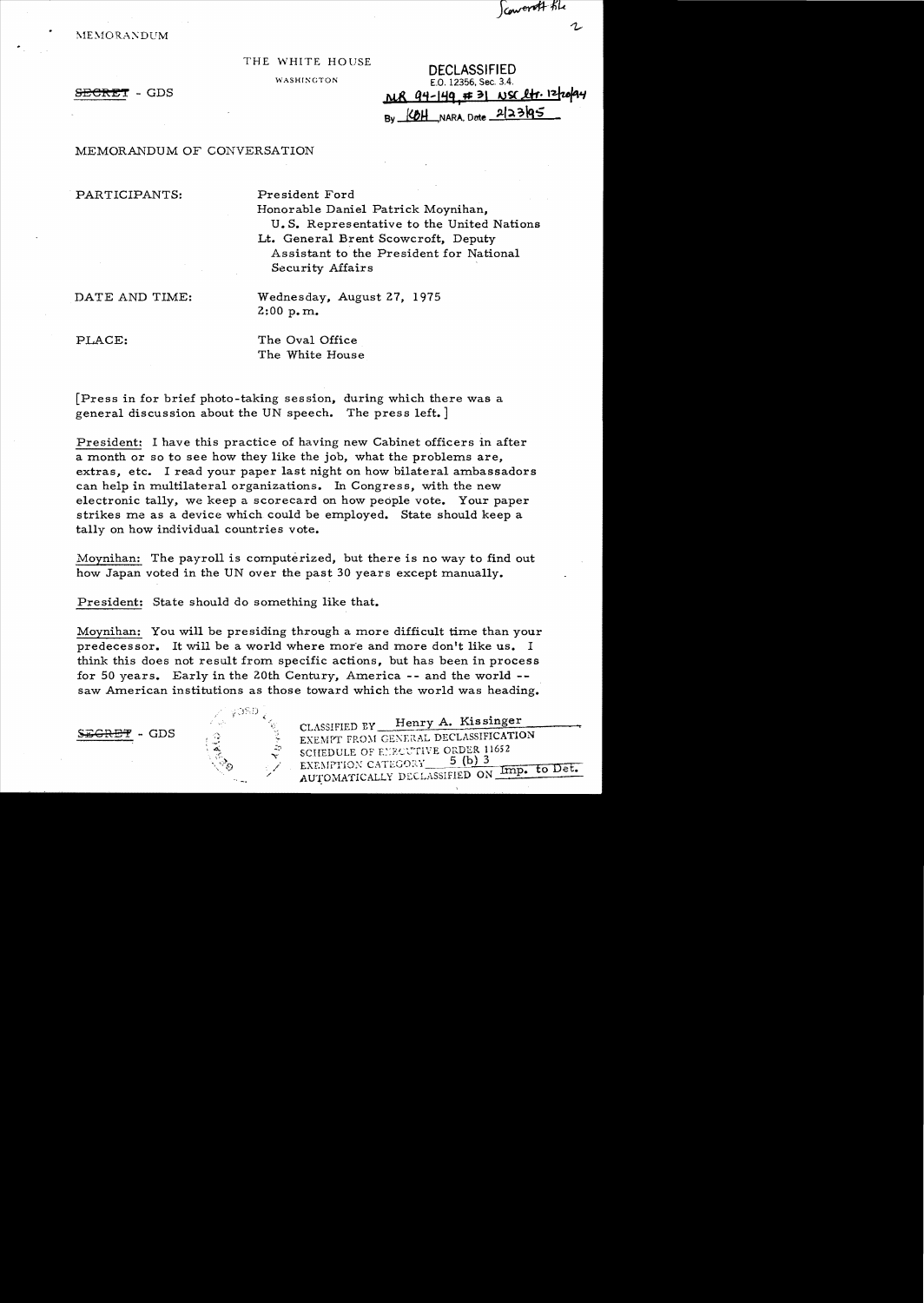## $S_{\rm EGRET}$  - GDS 2

This feeling peaked out in 1919, when Wilson had enormous world prestige. At that time came the Soviet Communist government, and it before too long was viewed as the wave of the future. Then, after World War II, there was a third manifestation  $-$ - the new socialist tradition of the emerging Third World. This bunch is anti-American, just by nature.

The success of Soviet arms in the world is tending the world against the western democracies.. We get beat.

For the last decade and for the next generation, the U. S. will be a beleaguered garrison in international forums. This is a fact. It will have consequences; we will look like losers. We will lose the Korean UN forces vote. The Third World finds it can impose things by bloc voting in multilateral forums.

There is much talk about U. S. companies influencing and controlling foreign governments. Nonsense! But we will find U. S. companies trying to influence the U. S. government on behalf of foreign governments.

How do nonaligned vote on Law of the Seas, nuclear energy, etc? Most of the votes go against us. How could we do better?

We don't know how to translate multilateral issues into bilateral issues. State is endemically bilaterally oriented. So there are countries which are sworn enemies in multilateral forums and who are still beneficiaries of enormous U. S. favors.

Cuba tries to clobber us on Puerto Rico in the UN. We beat it down in the UN and next day we lift the embargo on Cuba. One hand knows not what the other is doing. What do we do about all this? Maybe for certain countries we should say our multilateral relations are more important than our bilateral ones. We in the Mission made up a list and eliminated those with whom we had substantial trade, investment, etc. That left us with 74 countries. Some of these were important to us for other reasons, leaving a net of  $64$  -- one-half of the world. In those countries, the multilateral relations are most important.

We must start being harder on the weak than the strong. We must play hard ball.

That is my story.

SECRET - GDS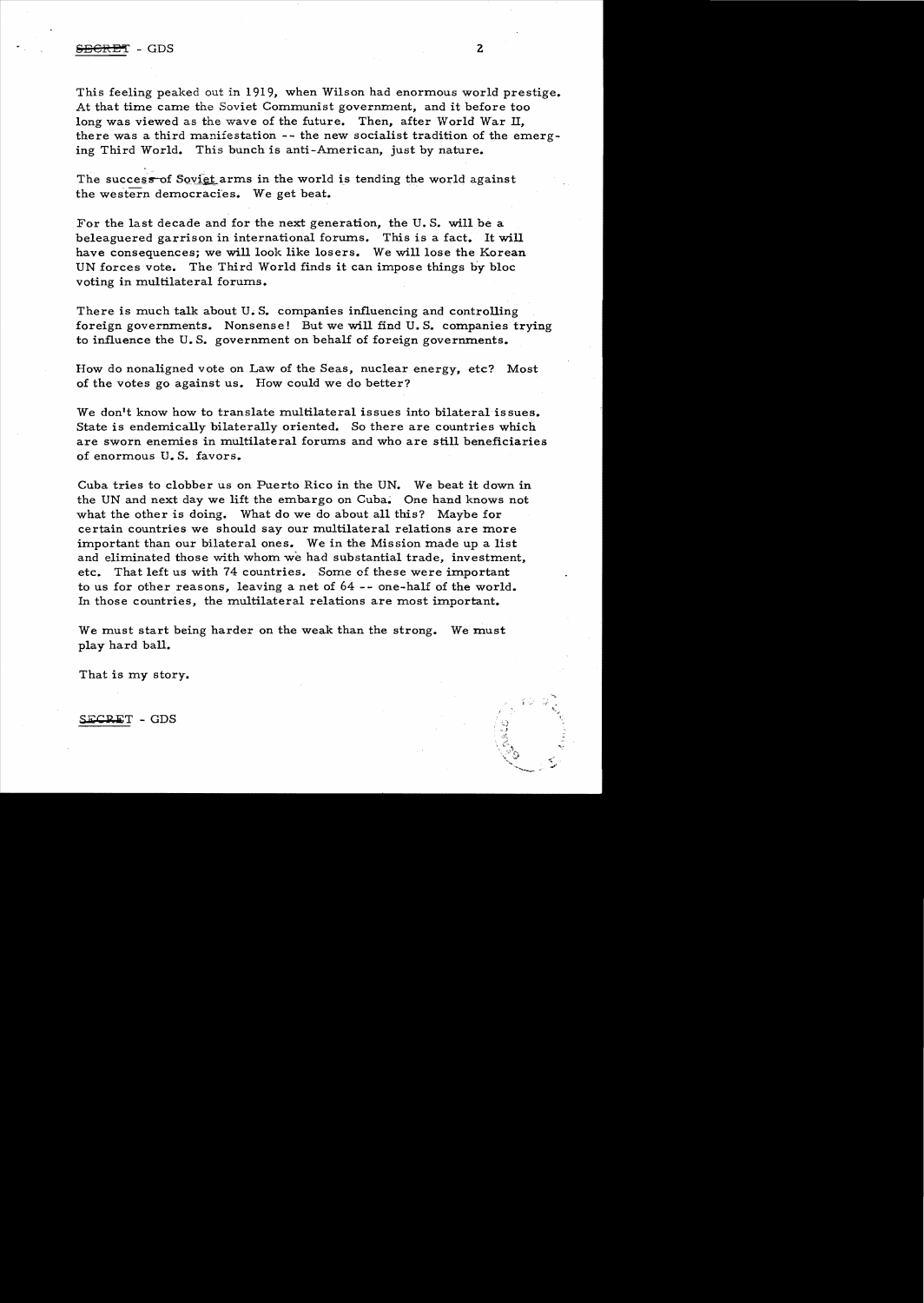President: How soon can we start?

Moynihan: In a month i£ you want to.

The Foreign Service is a first-rate bunch. They will do what they are told, but they have never been told.

President: This fits into my philosophy. Kissinger hasn't talked to me about it.

Moynihan: He read my paper just before he left. I am sure he will want to discuss it with you.

President: I am attracted to the idea. [To General Scowcroft]: Make sure I discuss it with Kissinger. I know this system worked in the Congress. I like the idea.

Moynihan: These countries need us. We feed a lot of them..

President: How are your people?

Moynihan: I have first-rate people: for example, Ambassador Sherer. Len Garment. Tap Bennett is great.

President: The Congress?

Moynihan: Fraser and Burke.

President: Burke is an old duck. Fraser is way out, but I think he may be coming round a bit.

Moynihan: There is nothing like exposure to others pissing on your country. It should help him along.

Anything special you are concerned about? That are your special problems?

President: No, but if anything develops, you will hear about them. We will support you.

Moynihan: The only thing I ask is to see you from time to time. Contact with the President is what counts.

President: You can drop in with Kissinger after Cabinet meetings from. time to time.

 $\overline{\text{CBET}}$  - GDS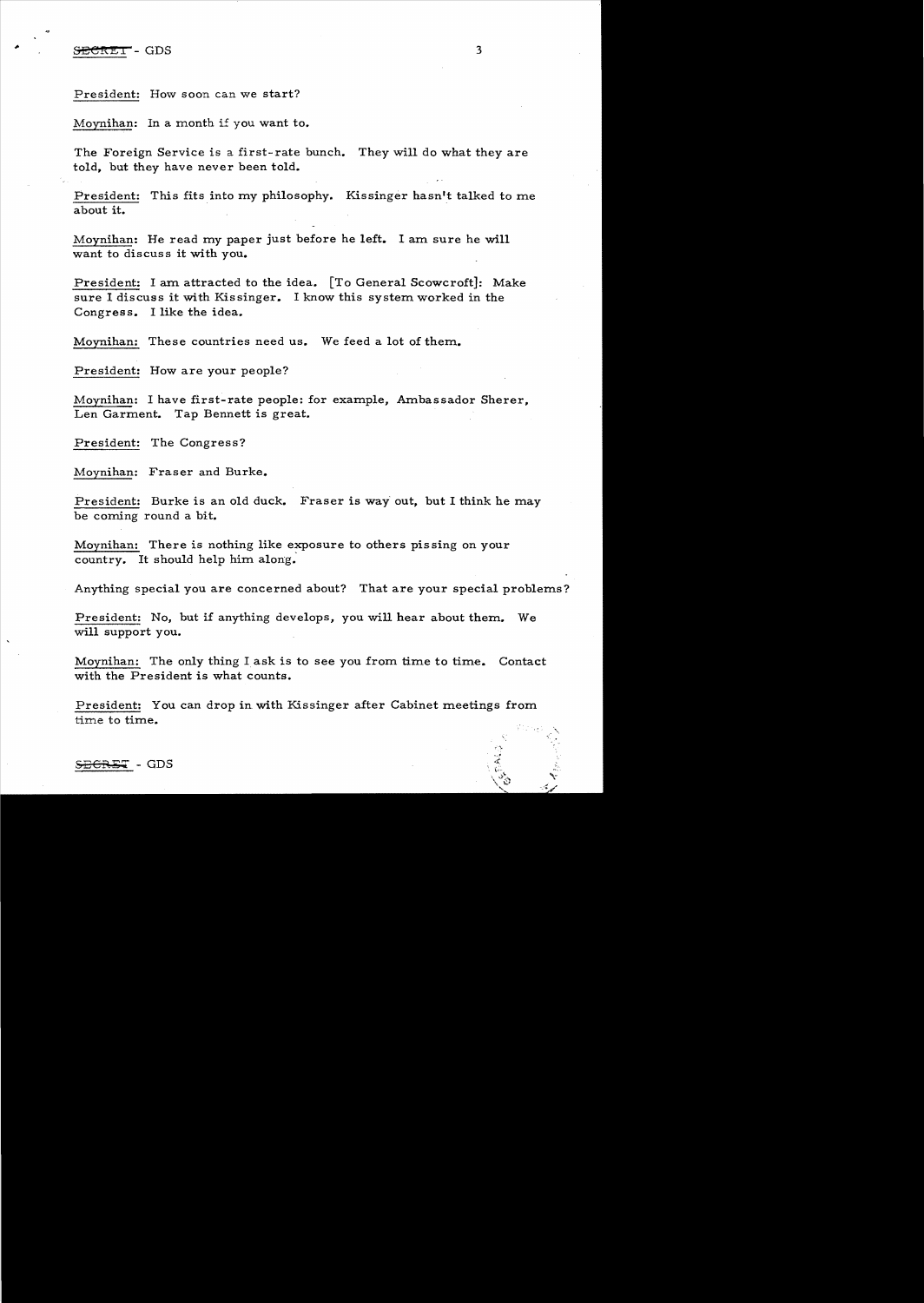Magnithan  $\sqrt{2}u_{1}$ Com to min det UN Sport Per ant MD hom this pertite flowing was comment privain for a minished to be the form In liter = polo, what perhouse, rections, itc. Legal your fagor lat me upton how belation Ossot can belgion immetic as justs. In Care are buy senecand on bom people with st /aper storty and as a derive which card d'une implayed. State stroke huja tally are har indert countries who, Me Papell à computingel, aut no mon x priet monumolly ! State phone de countring like that Un "Jam couch en presiding tous a vous dif time. The your put. It will be a wall where mee \* more lost tobe or, I think this does cut youth par Appelie actions en t has been in proces institution as That forward which & complies hading. Time futing perkel and ring 919 where Witson had l'incentives prestige. Then came Son Comet gost, i it sain lacoune cercure de poture. Trous, often WWII, there was on 3 nd inomywhite the most sounded Tradition of a disvision and werld. This bunch is sonti- am, prot by motras!

**DECLASSIFIED** E.O. 12958, SEC. 3.5 NSC MEMO, 11/24/98, STATE DEPT. GUIDELINES,  $\mu_1$  ml 94.149, #31 NARA DATE  $6/1/6M$ 

 $\sqrt{\frac{8}{5}}$  FOND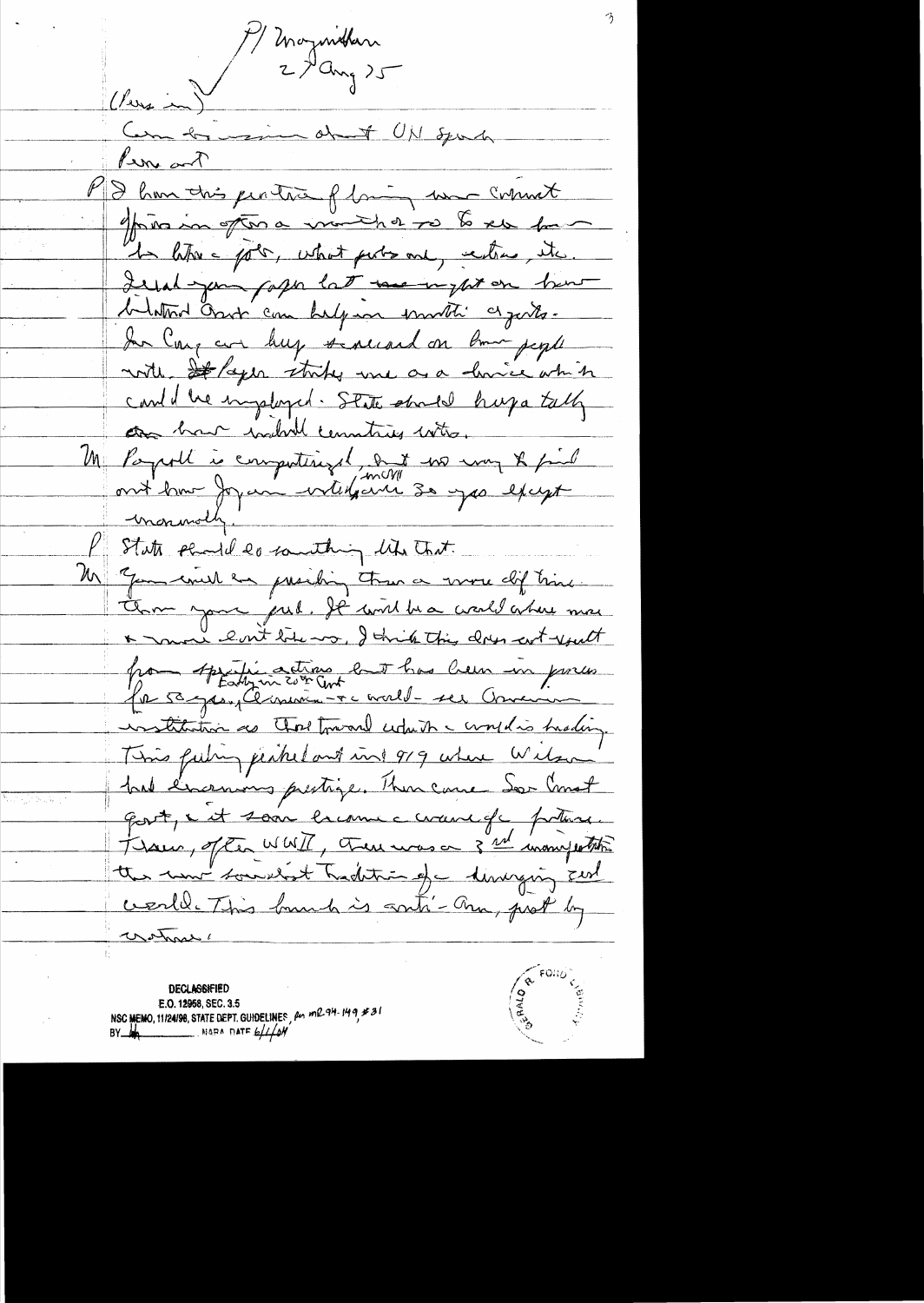The sends of Ser anno in a world is troubin age could against carsten dernes. We get hart. Facilent decrete + pr next generative, c US could be a beleagured parison in with pains This is a fact. It will have ensequences; we civil book bike losses, We evil have Korean VN pus write The 3rd world finite it can impose thing log blo votrig in wulti forms. There is comental about US compariso myllissing a controlling pringer garts. however, But an well fried US companies trying to implement US Goston behalf of freign quits. Hom de me alegaid votron 605, mic, engage Unst factois par jouist un Hau de could sur de We don't have how to travalate watch with with habitual mondes, State is embrancially fortationly cruite, de True one au commission in an from encime in multifra a braxiscaries of environs US l<del>angée</del> favors. Cuba time to get having for Patokins in UN. We least it down in UN & might day are lyt a embarge on Contre One trance know with the gres What he can do about all this! happy for unterin Crew tries un son au multi relatives are was important than on batstud one. Of a unit up a ligt & themself that will achouse we had seek, teach, investiment, etc. + the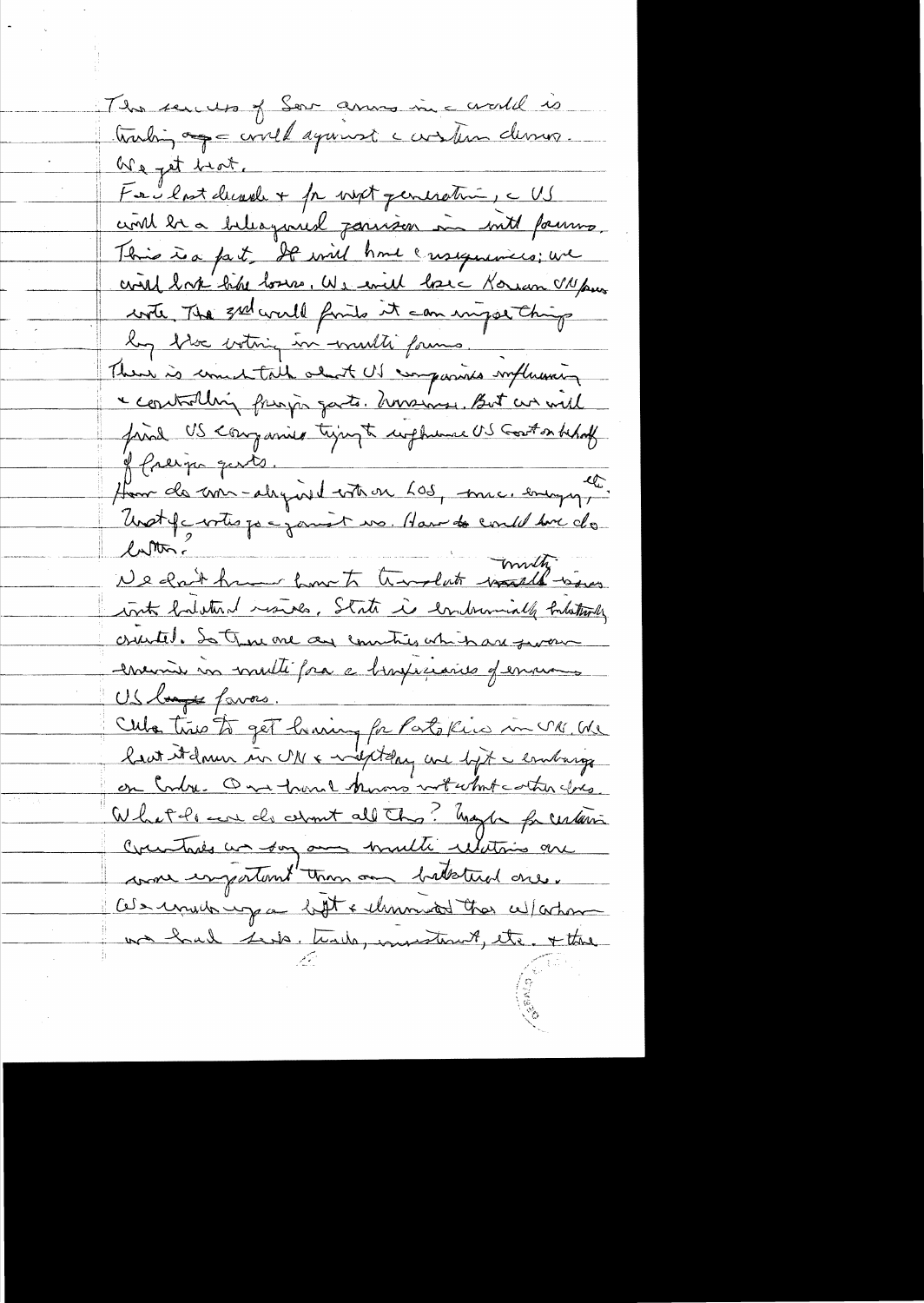Lorre 74 communice defense au composition à met fait de courte Within are most empertunt. We must start baring harder on a weak toms strong. We want play hand ball. 11) Ina world if you won't keep 6 may 2 Frigi Suse is set ut hund. They will do what they told, but they were been told. P This fits with my philosophy. Khasn't Whet & me<br>about it.<br>Un He won't the looking into what we be with mont à choies it infegan. P I Stil it. (Trone) Under sure & drainy it w/K. I know this system worked in Cong. Ilike - what.<br>Un Those continuo and is. We find a lot of them. l'American gene pople. Un blanc let vote jege. Aust Steier, Linbauwert, Top Bernett isgust.  $P$  carge le Eugent Bank P. Brak am old druk. Fraser is way and but 2 think he was be coming would bit. Un There is nothing the exposure to others proving on your country. It should help. Constin special you are concerned about ? That are que speciales perto? Plus, but if than one you will been about them. are with proport you